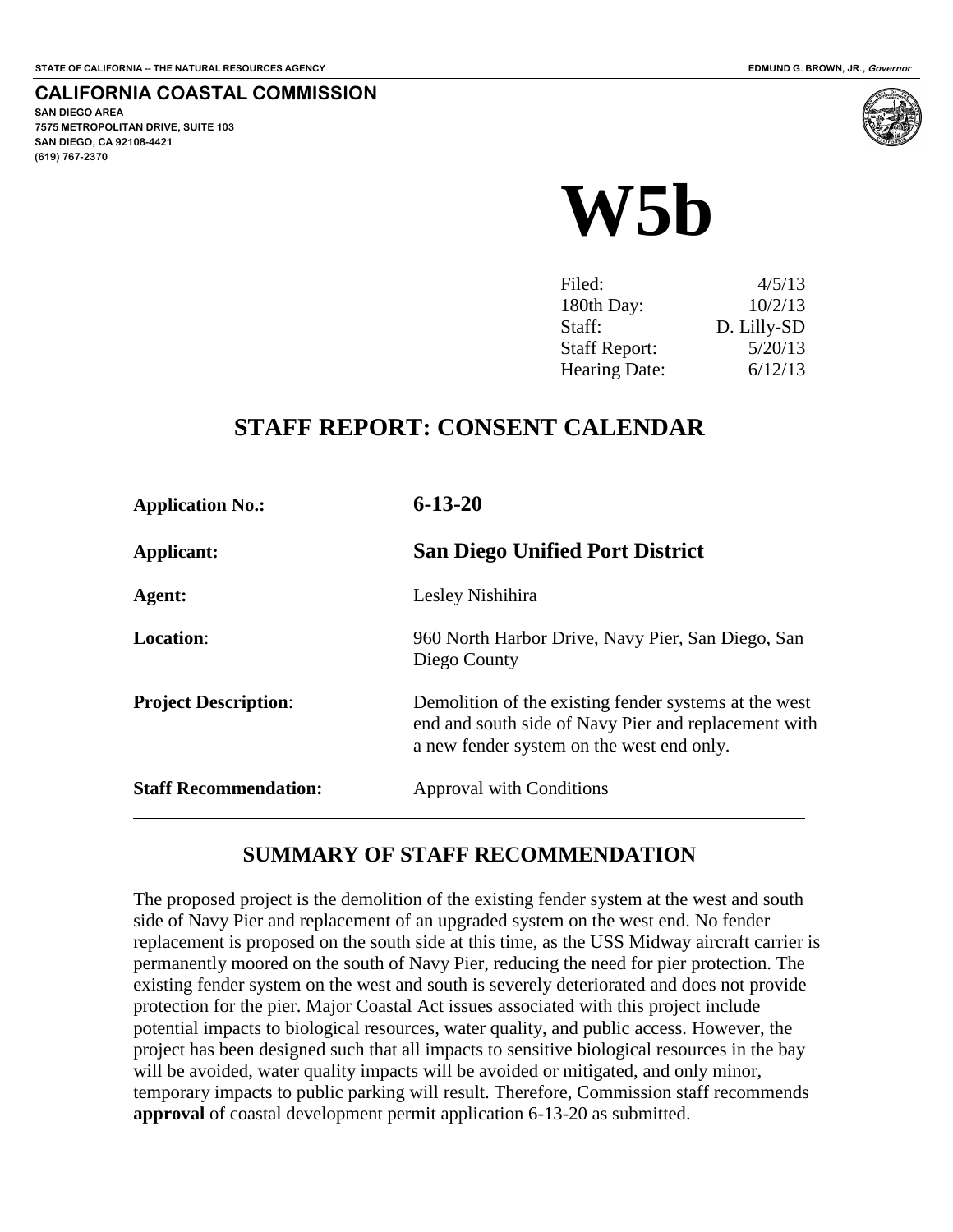# **TABLE OF CONTENTS**

## **EXHIBITS**

Exhibit 1 – Location Map Exhibit 2 – West End Pier Plan Exhibit 3 – South Side Demolition Plan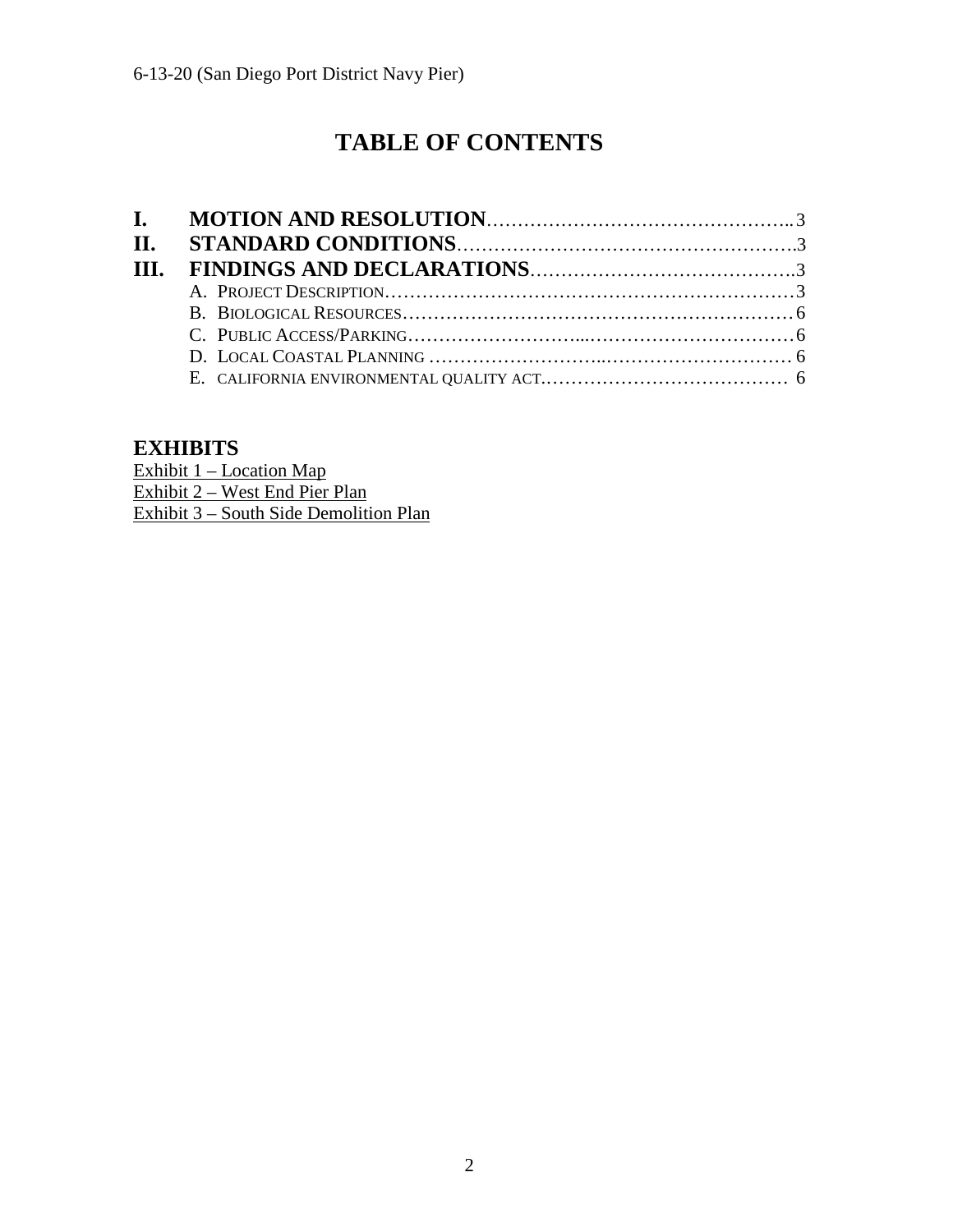## <span id="page-2-0"></span>**I. MOTION AND RESOLUTION**

The staff recommends the Commission adopt the following resolution:

#### **Motion:**

*I move that the Commission approve the coastal development permit applications included on the consent calendar in accordance with the staff recommendations.*

Staff recommends a **YES** vote. Passage of this motion will result in approval of all the permits included on the consent calendar. The motion passes only by affirmative vote of a majority of the Commissioners present.

## <span id="page-2-1"></span>**II. STANDARD CONDITIONS**.

- 1. **Notice of Receipt and Acknowledgment**. The permit is not valid and development shall not commence until a copy of the permit, signed by the permittee or authorized agent, acknowledging receipt of the permit and acceptance of the terms and conditions, is returned to the Commission office.
- 2. **Expiration**. If development has not commenced, the permit will expire two years from the date on which the Commission voted on the application. Development shall be pursued in a diligent manner and completed in a reasonable period of time. Application for extension of the permit must be made prior to the expiration date.
- 3. **Interpretation**. Any questions of intent or interpretation of any condition will be resolved by the Executive Director or the Commission.
- 4. **Assignment**. The permit may be assigned to any qualified person, provided assignee files with the Commission an affidavit accepting all terms and conditions of the permit.
- 5. **Terms and Conditions Run with the Land**. These terms and conditions shall be perpetual, and it is the intention of the Commission and the permittee to bind all future owners and possessors of the subject property to the terms and conditions.

## <span id="page-2-2"></span>**III. FINDINGS AND DECLARATIONS**

#### <span id="page-2-3"></span>**A. PROJECT DESCRIPTION**

The proposed project is demolition of the entire fender system at both the west end and south side of Navy Pier, and replacement of the fender system on the west end only. Navy Pier is located just south of the terminus of Broadway, in downtown San Diego. It is adjacent to the USS Midway Museum and provides access to and parking for the Midway. Although the Pier is now owned and maintained by the San Diego Unified Port District, because it was historically under Navy ownership, the Navy Pier is not included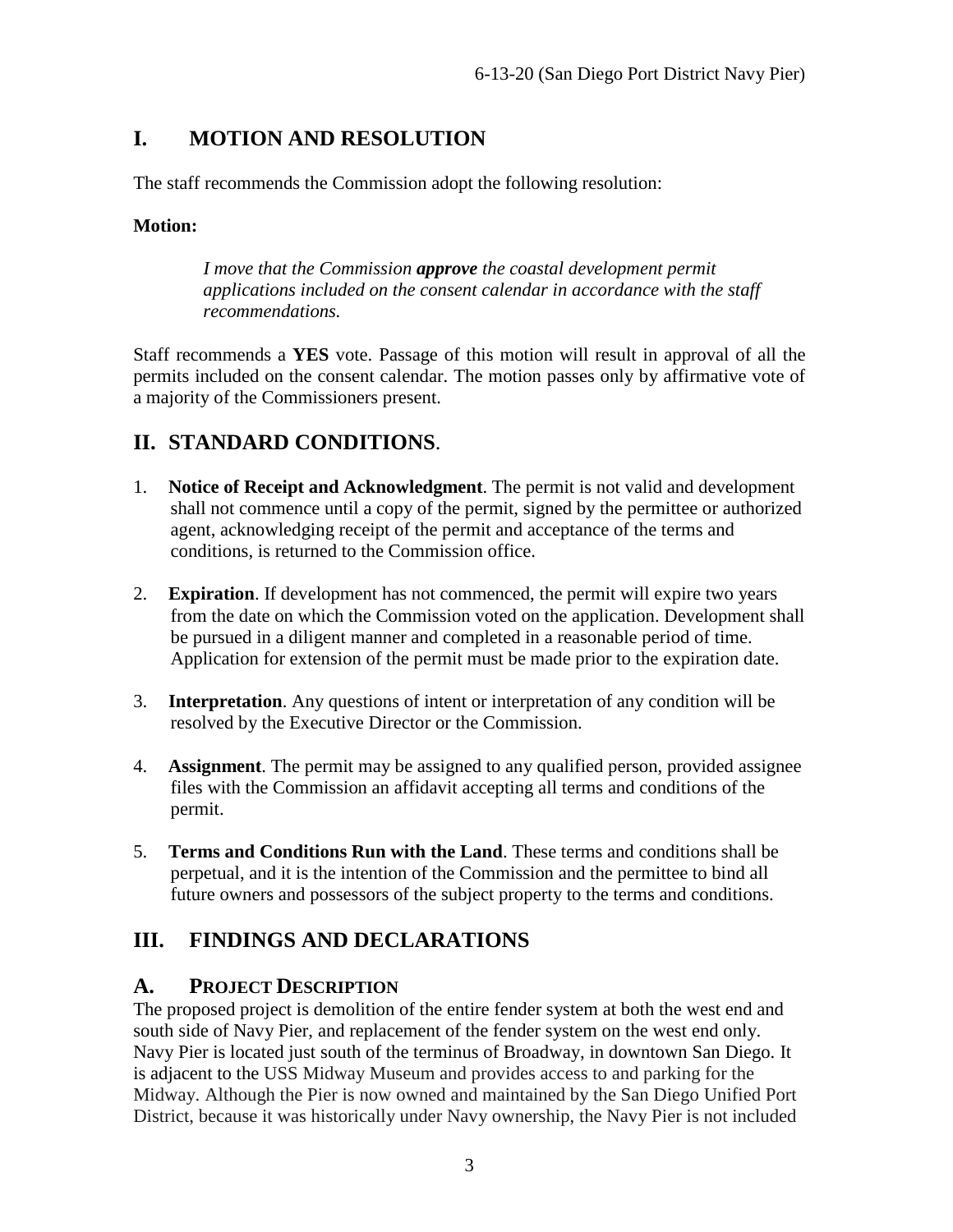in the certified Port Master Plan, and thus, falls within the Commission's permit jurisdiction.

The function of a fender system is to cushion a wharf from the impact of ships and prevent a dock from being damaged during mooring or berthing periods. The fender system also protects the outer row of load bearing dock piles, as well as protecting the hulls of ships from abrasion. Fender piles are not part of the structural support of the wharf.

At the west end of Navy Pier, the Port has indicated that all 46 existing fender timber piles are severely deteriorated or completely broken due to severe attacks by marine borers. As a result, the wale system (horizontal beams) is broken due to the lack of support caused by the broken piles. Thus, the entire system will be removed and replaced. On the south side of Navy Pier, all 139 fender piles are also severely deteriorated or broken, and the entire fender system will be demolished and removed. However, since the U.S.S. Midway aircraft carrier is permanently moored on the south side of the Pier, the Port has indicated that there is no urgent threat to the dock or the Midway, and thus, there is no need to replace the fender system in this location at this time. However, the Port has also indicated that the Midway may apply for some type of fender system in the future.

Specific work required to repair and demolish the fender systems will include the following:

#### *Navy Pier West End*

- Removal and disposal of the entire fender system, including 46 deteriorated or broken timber piles and pile stubs, timber wales and chocks totaling 250 feet in length, and mounting hardware;
- Salvage of reusable timber wales, chocks, and rubber fenders;
- Installation of 18 new pre-stressed concrete piles measuring 50 feet in length and 16 inches in diameter;
- Installation of six foam filled marine fenders, steel wales, and hardware;
- Installation of two new corner rubber fenders; and
- Installation of two new fiberglass ladders.

#### *Navy Pier South Side*

- Removal and disposal of the entire fender system, including 139 deteriorated or broken driven timber piles and pile stubs, timber wales and chocks totaling 925 feet in length, and mounting hardware;
- Salvage of reusable wales, chocks, and rubber fenders; and
- Installation of five new fiberglass ladders.

The proposed new fender system has been designed to be durable and be resistant to attacks from marine borers. The new fender system will consist of coated steel wales, pre-stressed concrete piles, rubbing strips on the piles, and foam filled marine fenders. The new wale and pile system will sufficiently support the impact load from vessels. The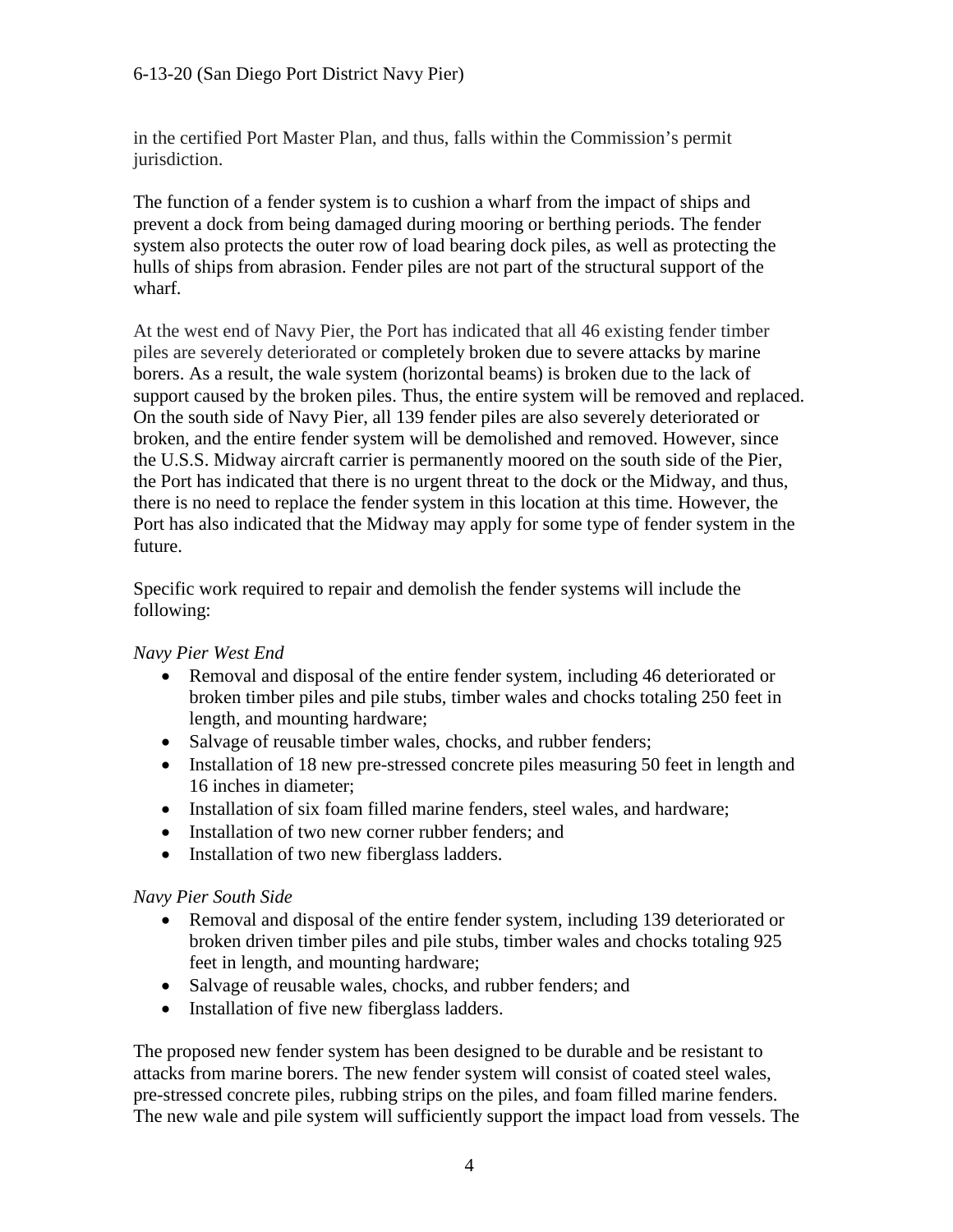rubber strips to be installed on piles will reduce the friction between the piles and marine fenders when marine fenders move up and down due to the tide movement. The foam filled marine fenders will also absorb the energy created by the impact load from vessels and distribute the load, eliminating the load concentration on individual piles.

A similar fender system was installed on the south side of B Street Pier last year. The Port District has indicated that these types of fenders have been tested and used successfully for many types of installations for many years; for example, the bigger foam filled marine fenders have also been used for the fender system at the cruise ship mooring locations at B Street Pier for 9 years and are still in good shape. The proposed materials and products have a 10 year minimum manufacturer's warranty, and the District has an inspection and maintenance program to replace any deteriorated fender components to ensure that no broken materials enter the water.

Work to remove/replace and demolish the fender systems on the Navy Pier will be conducted both land-side from the pier and water-side with the use of a temporary barge. Construction for the west end and south side will each take approximately 90 days, for a total construction duration of approximately 6 months.

A bay-wide eelgrass survey conducted in 2011 and submitted by the Port indicates that no eelgrass exists within the project footprint. Due to the depth of bay floor at the Navy Pier, eelgrass is unlikely to exist at the project site. The existing fenders comprise approximately 258 square feet of overwater coverage, whereas the proposed fender replacements on the west end of Navy Pier will cover only 32 square feet, resulting in a net reduction of approximately 226 square feet of overwater coverage. All work proposed in and above water is covered under an existing U.S. Army Corps of Engineer (ACOE) Regional General Permit. In accordance with the requirements of the ACOE permit, no work will be performed during the California Least Tern nesting season from April 1 to September 15. The proposed project will also implement best management practices (BMPs) including the use of a silt curtain during project construction, as well as stormwater BMPs.

Construction of the proposed project will be conducted via both land- and water-side. For work being conducted land-side from the pier, several parking spaces located along the west end of the Navy Pier will be required to accommodate project construction and staging. As proposed, total of 24 parking spaces located along the west end of the Navy Pier will be temporarily unavailable to the public during construction of the proposed project; the parking spaces will be unavailable for approximately 3 months during demolition and construction of the west end and 3 months during demolition of the south side. As there are approximately 386 parking spaces on Navy Pier serving the Midway and visitors to the Embarcadero, the temporary loss of 24 spaces is not expected to adversely impact public access or recreation. No closures along Harbor Drive will be required for transporting materials. In addition, the Port is expecting to begin work on the west end in late September 2013, and begin work on the south side in late September 2014, so the peak summer tourist season will be avoided.

The standard of review for the project is the Chapter 3 policies of the Coastal Act.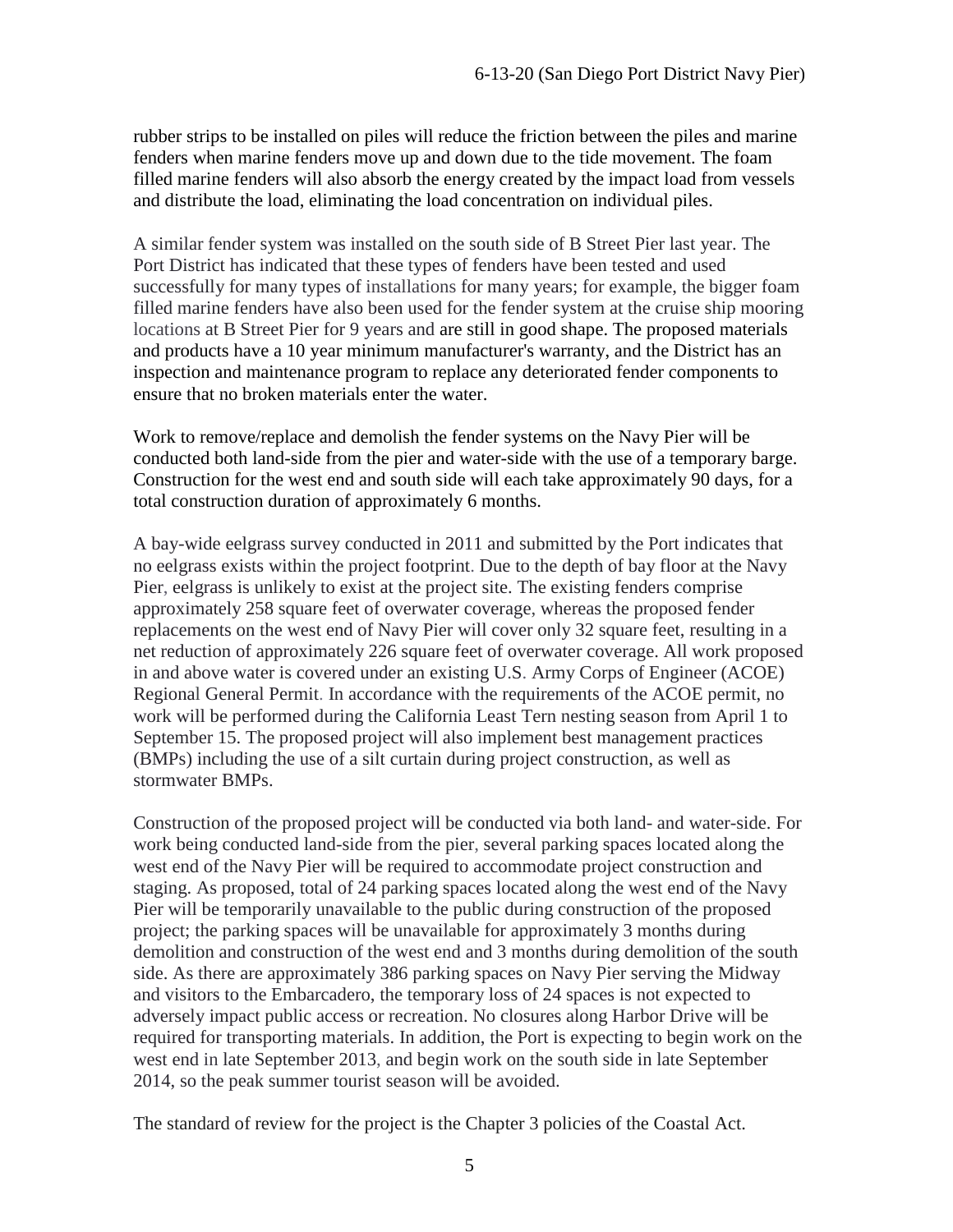#### <span id="page-5-0"></span>**B. BIOLOGICAL RESOURCES**

Coastal Act policies 30240 and 30251 restrict the alteration of natural landforms and protect sensitive habitats. Section 30231 of the Coastal Act requires that coastal waters are protected and runoff minimized. Section 30233 limits development in open coastal waters, wetlands, estuaries, and lakes to specific permitted uses where there is no feasible less environmentally damaging alternative, and where feasible mitigation measures have been provided to minimize adverse environmental effects.

The proposed development is a repair to a public recreational pier that provides public access and recreational opportunities as permitted under Section 30233. The project will not have an adverse impact on any sensitive habitat, and will not result in erosion or adverse impacts to water quality. Thus, the project is consistent with the resource protection policies of Chapter 3 of the Coastal Act.

## <span id="page-5-1"></span>**C. PUBLIC ACCESS/PARKING**

As conditioned, the proposed development will not have an adverse impact on public access to the coast or to nearby recreational facilities. As conditioned, the proposed development conforms to Sections 30210 through 30214, Sections 30220 through 30224, Section 30252 and Section 30604(c) of the Coastal Act.

#### <span id="page-5-2"></span>**D. LOCAL COASTAL PLANNING**

The subject site is not covered in the Port of San Diego certified PMP at this time. Thus, the Coastal Commission retains permit jurisdiction on this site and Chapter 3 of the Coastal Act remains the legal standard of review. As proposed, the development is consistent with Chapter 3 of the Coastal Act. Approval of the project will not prejudice the ability of the local government to prepare a Port Master Plan that is in conformity with the provisions of Chapter 3.

#### <span id="page-5-3"></span>**E. CALIFORNIA ENVIRONMENTAL QUALITY ACT**

There are no feasible alternatives or feasible mitigation measures available which would substantially lessen any significant adverse effect which the activity may have on the environment. Therefore, the Commission finds that the proposed project is the least environmentally damaging feasible alternative and is consistent with the requirements of the Coastal Act to conform to CEQA.

<sup>(</sup>G:\San Diego\Reports\2013\6-13-020 Port District Navy Pier Repair stf rpt.docx)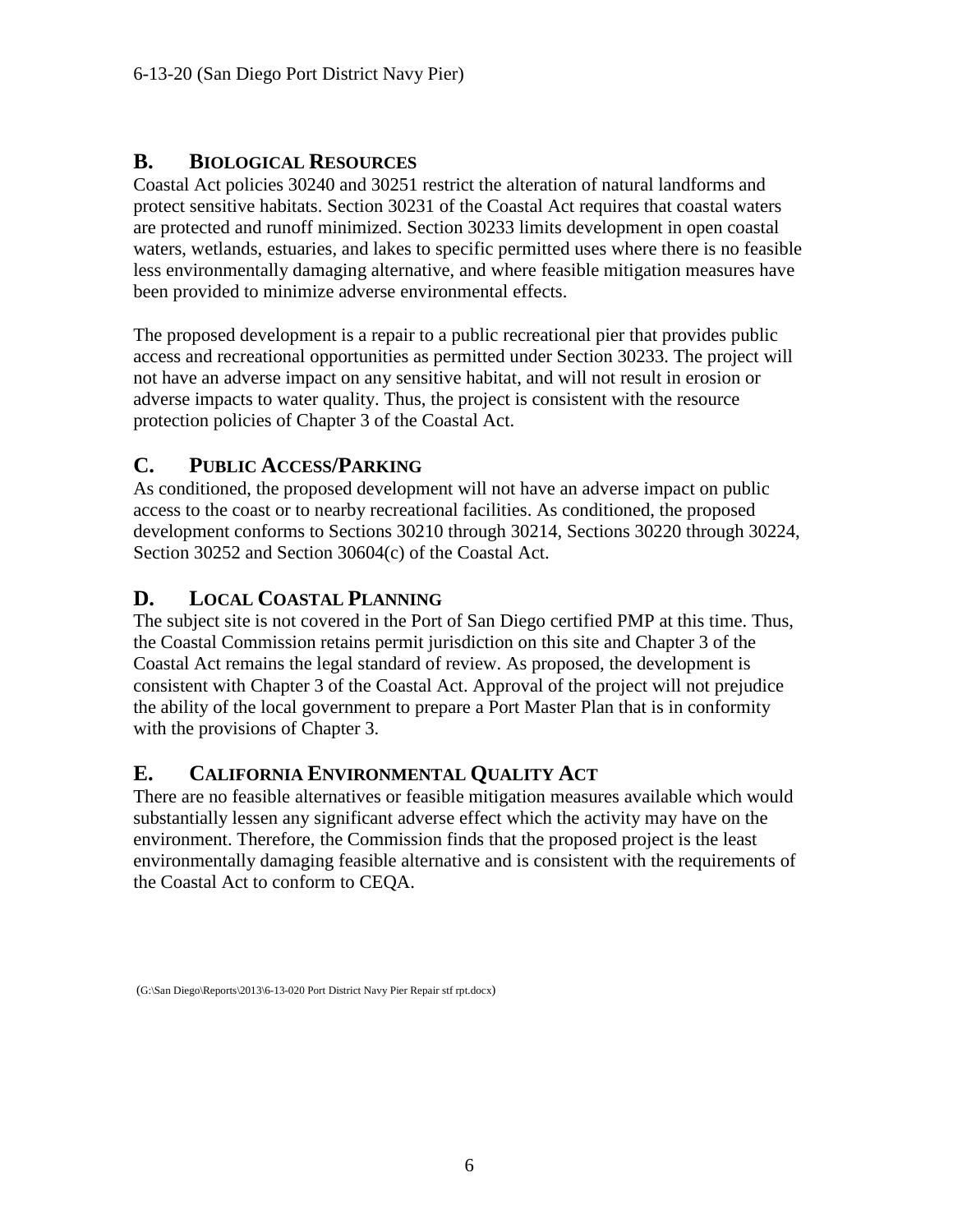

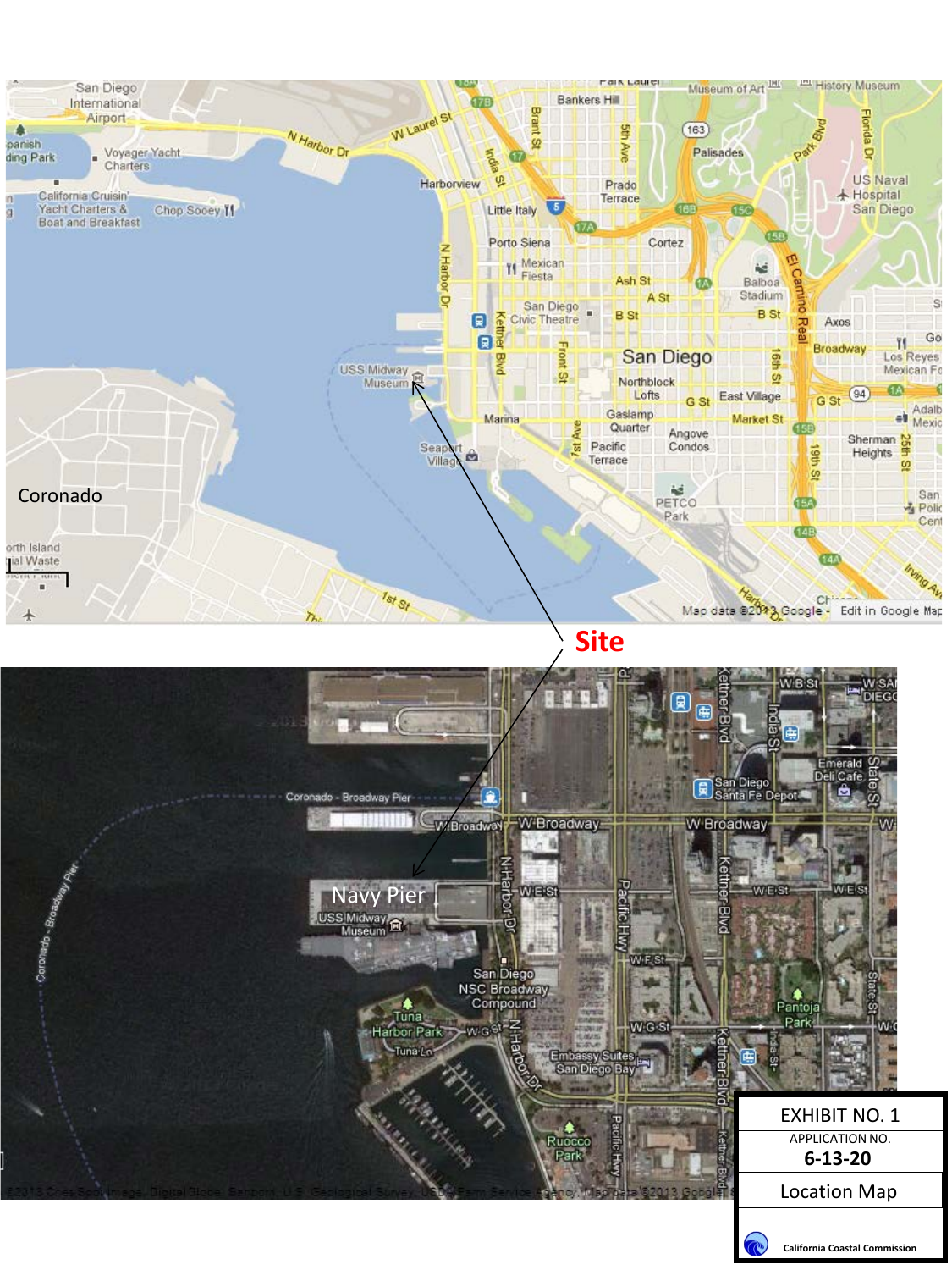